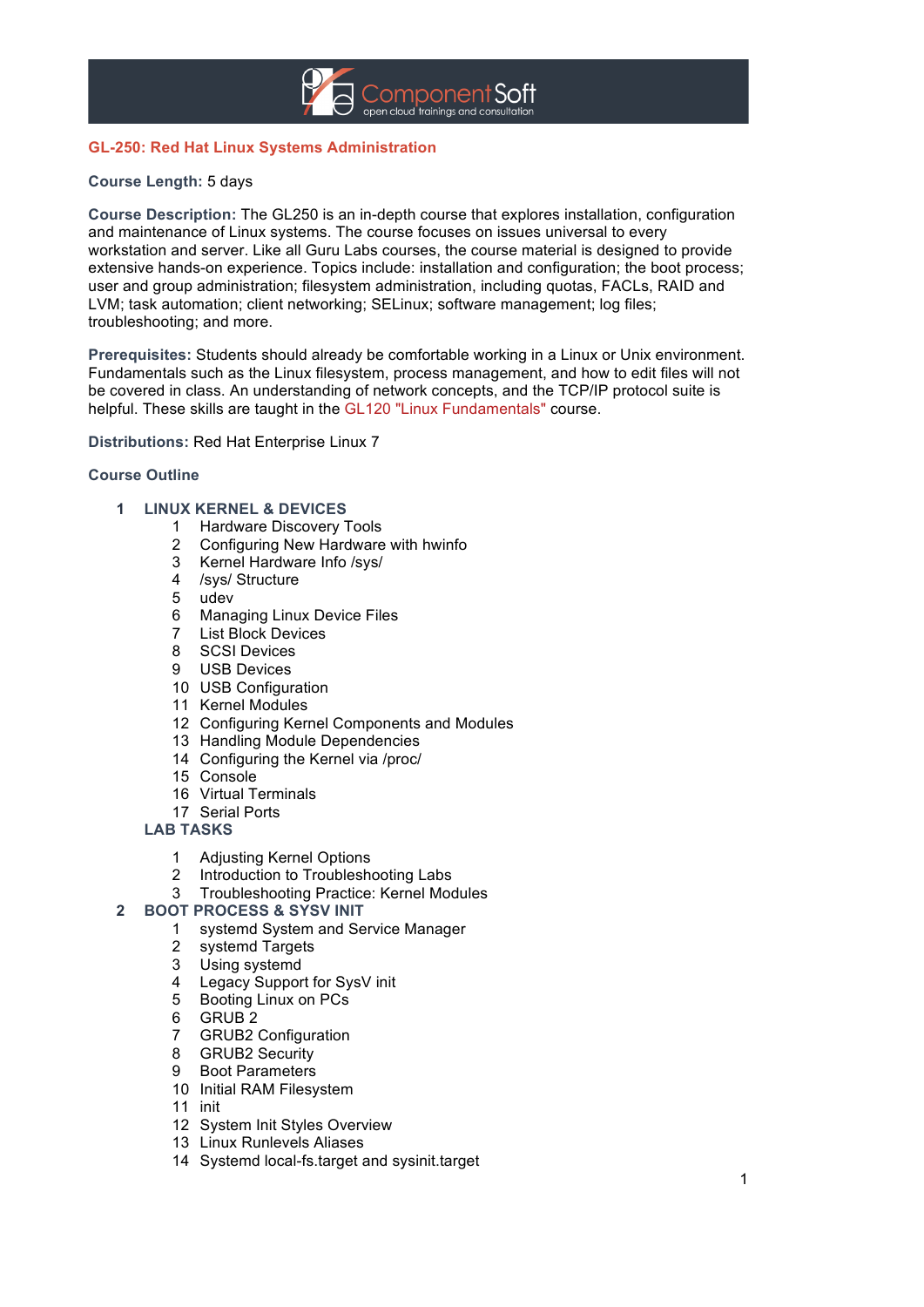- Systemd basic.target and multi-user.target
- Legacy local bootup script support
- System Configuration Files
- RHEL7 Configuration Utilities
- SLES12 Configuration Utilities
- Shutdown and Reboot

## **LAB TASKS**

- Boot Process
- GRUB Command Line
- Basic GRUB Security
- Managing Services With Systemd's systemctl
- Troubleshooting Practice: Boot Process

## **SOFTWARE MAINTENANCE**

- Managing Software
- RPM Features
- RPM Architecture
- RPM Package Files
- Working With RPMs
- Querying and Verifying with RPM
- 7 Updating the Kernel RPM<br>8 Dealing With RPM & YUM
- 8 Dealing With RPM & YUM Digest Changes<br>9 Yum Plugins & RHN Subscription Manager
- Yum Plugins & RHN Subscription Manager
- YUM Repositories
- YUM Repository Groups
- Compiling/Installing from Source
- Manually Installed Shared Libraries
- Rebuilding Source RPM Packages
- **LAB TASKS**
	- Managing Software with RPM
	- Creating a Custom RPM Repository
	- Querying the RPM Database
	- Installing Software via RPM & Source and Rebuilding SRPMs

## **LOCAL STORAGE ADMINISTRATION**

- Partitioning Disks with fdisk
- Partitioning Disks with parted
- Filesystem Creation
- Persistent Block Devices
- Mounting Filesystems
- Resizing Filesystems
- Filesystem Maintenance
- Managing an XFS Filesystem
- Swap
- Filesystem Structures
- Determining Disk Usage With df and du
- Configuring Disk Quotas
- Setting Quotas
- Viewing and Monitoring Quotas
- Filesystem Attributes

## **LAB TASKS**

- Creating and Managing Filesystems
- Hot Adding Swap
- Setting User Quotas
- **LVM & RAID**
	- Logical Volume Management
	- Implementing LVM
	- 3 Creating Logical Volumes<br>4 Manipulating VGs & LVs
	- Manipulating VGs & LVs
	- 5 Advanced LVM Concepts<br>6 anome-disk-utility
	- gnome-disk-utility
	- SLES Graphical Disk Tool
	- RAID Concepts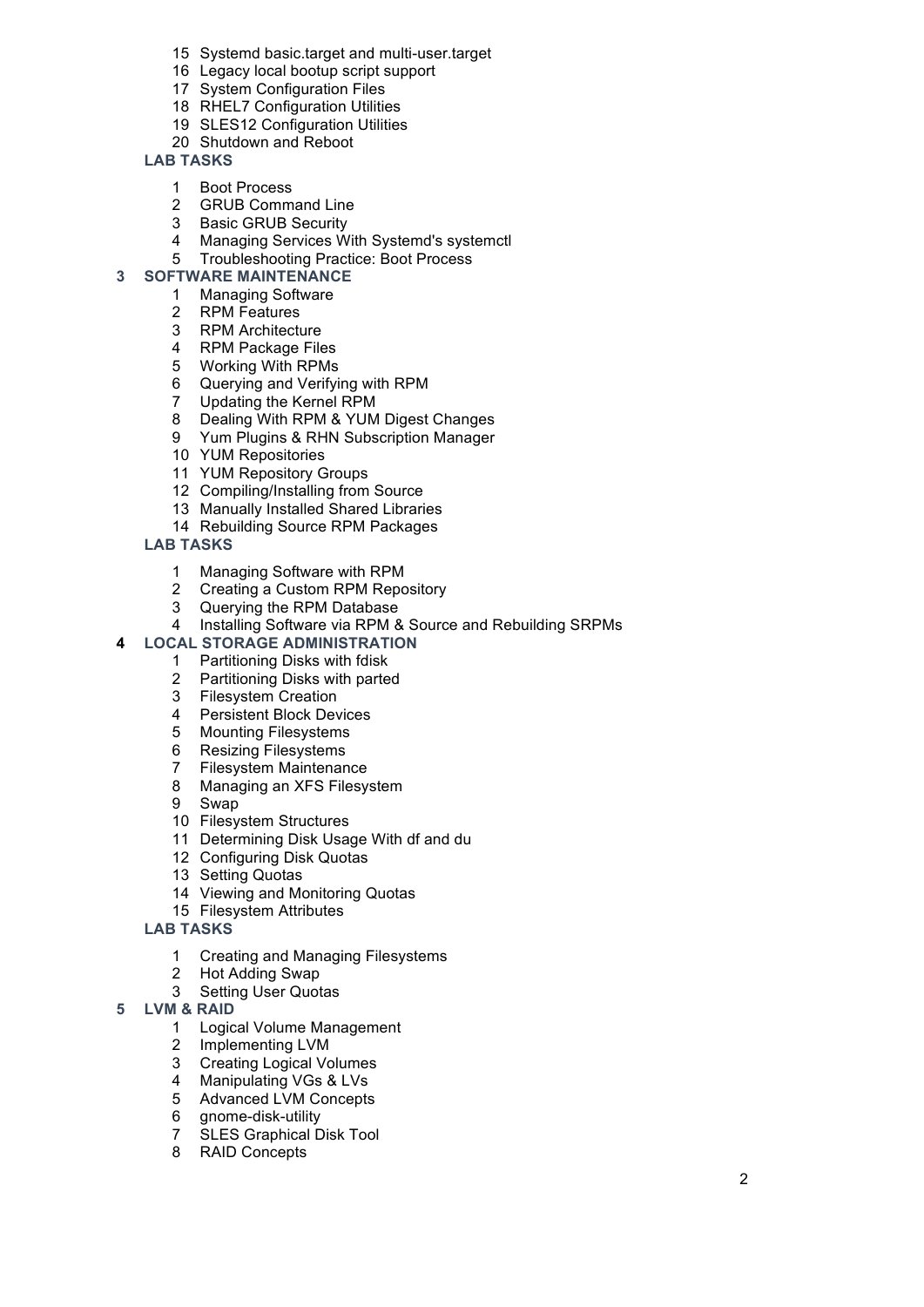- Array Creation with mdadm
- Software RAID Monitoring
- Software RAID Control and Display
- **LAB TASKS**
	- Creating and Managing LVM Volumes
	- Creating and Managing a RAID-5 Array

# **REMOTE STORAGE ADMINISTRATION**

- Remote Storage Overview
- Remote Filesystem Protocols
- Remote Block Device Protocols
- File Sharing via NFS
- NFSv4+
- 6 NFS Clients<br>7 NFS Server
- **NFS Server Configuration**
- YaST NFS Server Administration
- Implementing NFSv4
- AutoFS
- AutoFS Configuration
- Accessing Windows/Samba Shares from Linux
- SAN Multipathing
- Multipath Configuration
- Multipathing Best Practices
- iSCSI Architecture
- Open -iSCSI Initiator Implementation
- iSCSI Initiator Discovery
- iSCSI Initiator Node Administration
- Mounting iSCSI Targets at Boot
- iSCSI Multipathing Considerations

# **LAB TASKS**

- Using autofs
- NFS Server Configuration
- iSCSI Initiator Configuration
- Multipathing with iSCSI
- **USER/GROUP ADMINISTRATION**
	- User and Group Concepts
	- User Administration
	- Modifying Accounts
	- Group Administration
	- Password Aging
	- Default User Files
	- Controlling Login Sessions
	- system-config-authentication
	- SLES DS Client Configuration
	- System Security Services Daemon (SSSD)

## **LAB TASKS**

- User and Group Administration
- Using LDAP for Centralized User Accounts
- Troubleshooting Practice: Account Management

# **PLUGGABLE AUTHENTICATION MODULES (PAM)**

- PAM Overview
- PAM Module Types
- 
- 3 PAM Order of Processing<br>4 PAM Control Statements PAM Control Statements
- PAM Modules
- pam\_unix
- pam\_nologin.so
- pam\_limits.so
- pam\_wheel.so
- pam\_xauth.so

## **LAB TASKS**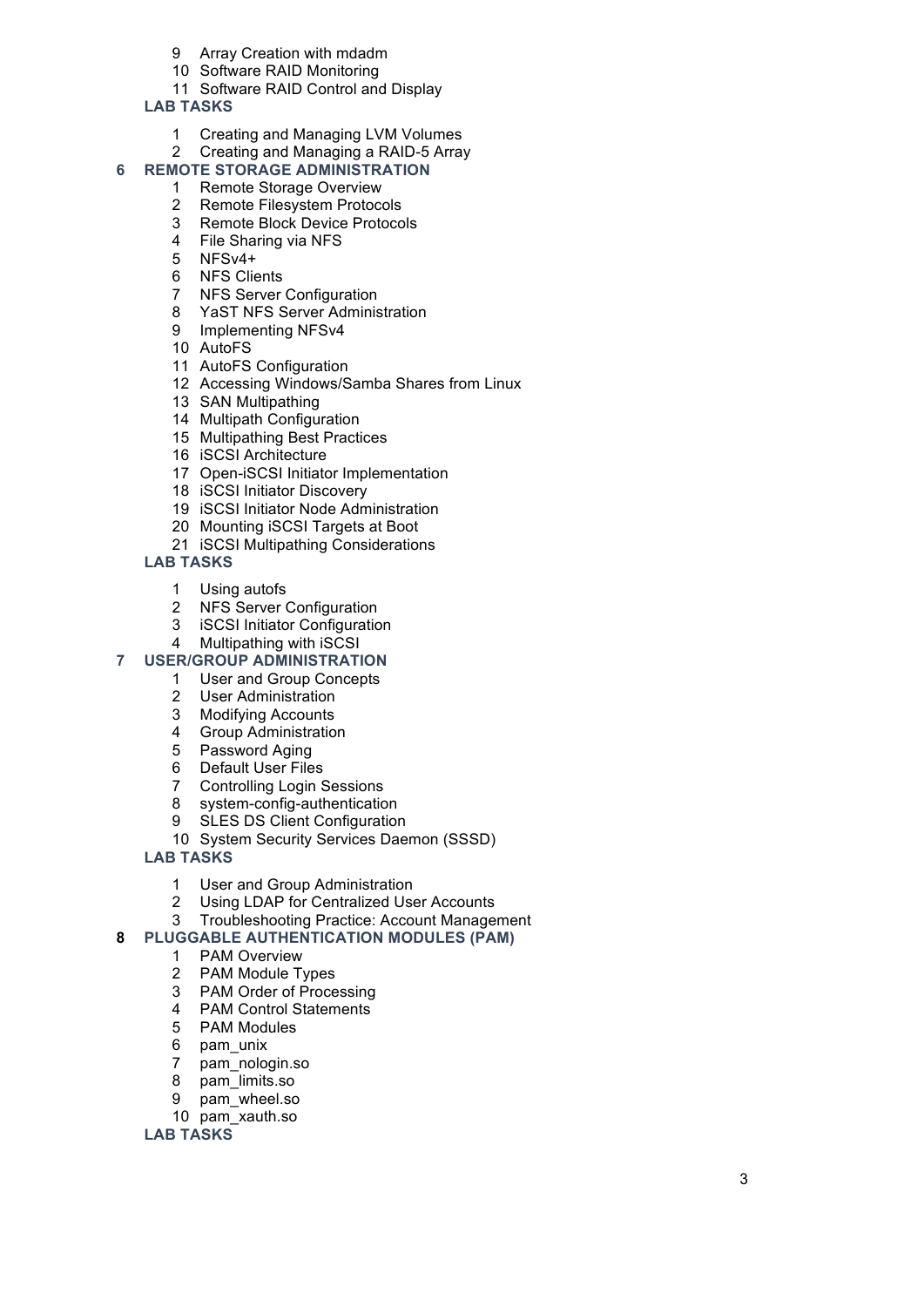- Restricting superuser access to wheel group membership
- Using pam\_nologin to Restrict Logins
- Setting Limits with the pam\_limits Modules
- 4 Using pam limits to Restrict Simultaneous Logins

### **SECURITY ADMINISTRATION**

- Security Concepts
- Tightening Default Security
- SuSE Security Checker
- Security Advisories
- File Access Control Lists
- Manipulating FACLs
- Viewing FACLs
- Backing Up FACLs
- File Creation Permissions with umask
- User Private Group Scheme
- Alternatives to UPG
- AppArmor
- SELinux Security Framework
- SELinux Modes
- SELinux Commands
- Choosing an SELinux Policy
- SELinux Booleans
- Permissive Domains
- SELinux Policy Tools
- SUSE Basic Firewall Configuration
- FirewallD

## **LAB TASKS**

- User Private Groups
- Using Filesystem ACLs
- Exploring AppArmor
- Exploring SELinux Modes
- SELinux File Contexts

# **BASIC NETWORKING**

- IPv4 Fundamentals
- TCP/UDP Fundamentals
- Linux Network Interfaces
- 
- 4 Ethernet Hardware Tools<br>5 Network Configuration with Network Configuration with ip Command
- Configuring Routing Tables
- IP to MAC Address Mapping with ARP
- Starting and Stopping Interfaces
- NetworkManager
- DNS Clients
- DHCP Clients
- SUSE YaST Network Configuration Tool
- Network Diagnostics
- Information from ss and netstat
- Hardware and System Clock
- Managing Network-Wide Time
- Continual Time Sync with NTP
- Configuring NTP Clients
- Useful NTP Commands

#### **LAB TASKS**

- Network Discovery
- Basic Client Networking
- NTP Client Configuration

## **ADVANCED NETWORKING**

- Multiple IP Addresses
- Configuring a DHCP server
- IPv6
- Interface Bonding
- Interface Bridging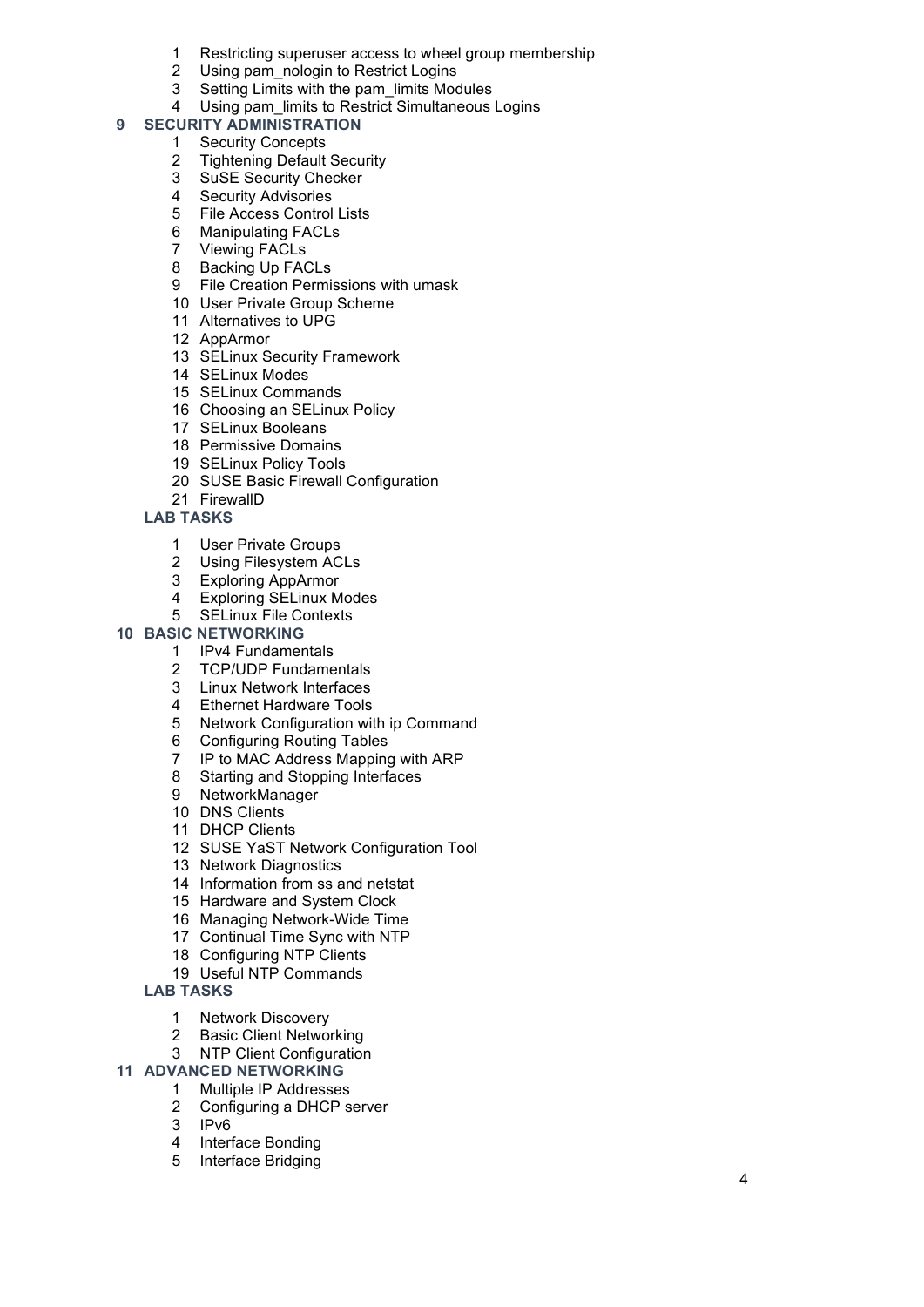- 802.1q VLANS
- Tuning Kernel Network Settings

## **LAB TASKS**

- Multiple IP Addresses Per Network Interface
- Configuring IPv6
- Troubleshooting Practice: Networking

# **LOG FILE ADMINISTRATION**

- System Logging
- Systemd Journal
- gnome-system-log
- Rsyslog
- /etc/rsyslog.conf
- Log Management
- Log Anomaly Detector

# **LAB TASKS**

- 1 Using the systemd Journal<br>2 Setting up a Full Debug Lo
- 2 Setting up a Full Debug Logfile<br>3 Remote Syslog Configuration
- Remote Syslog Configuration
- Remote Rsyslog TLS Configuration

## **MONITORING & TROUBLESHOOTING**

- 1 System Status †Memory
- 2 System Status I/O
- 3 System Status †CPU
- Performance Trending with sar
- Determining Service to Process Mapping
- 6 Realtime Monitoring of Resources  $\hat{a} \in \mathbb{C}^n$  Cgroups
- Troubleshooting Basics: The Process
- Troubleshooting Basics: The Tools
- strace and ltrace
- Common Problems
- Troubleshooting Incorrect File Permissions
- Inability to Boot
- Typos in Configuration Files
- Corrupt Filesystems
- RHEL7 Rescue Environment
- SUSE Rescue Environment

# **LAB TASKS**

- Recovering Damaged MBR
- Cgroup for Processes

## **A. PRE -INSTALLATION CONSIDERATIONS**

- Pre-Installation Considerations
- Hardware Compatibility
- Multi-OS Booting
- Partition Considerations
- Filesystem Planning
- Selecting a Filesystem
- **B. INSTALLING RHEL 7**
	- Anaconda: An Overview
	- Anaconda: Booting the System
	- Anaconda: Common Boot Options
	- Anaconda: Loading Anaconda and Packages
	- Anaconda: Storage Options
	- Anaconda: Troubleshooting
	- FirstBoot
	- Kickstart
	- Network Booting with PXE
	- A Typical Install
	- **LAB TASKS**
		- Linux Installation
		- Automating Installation with Kickstart